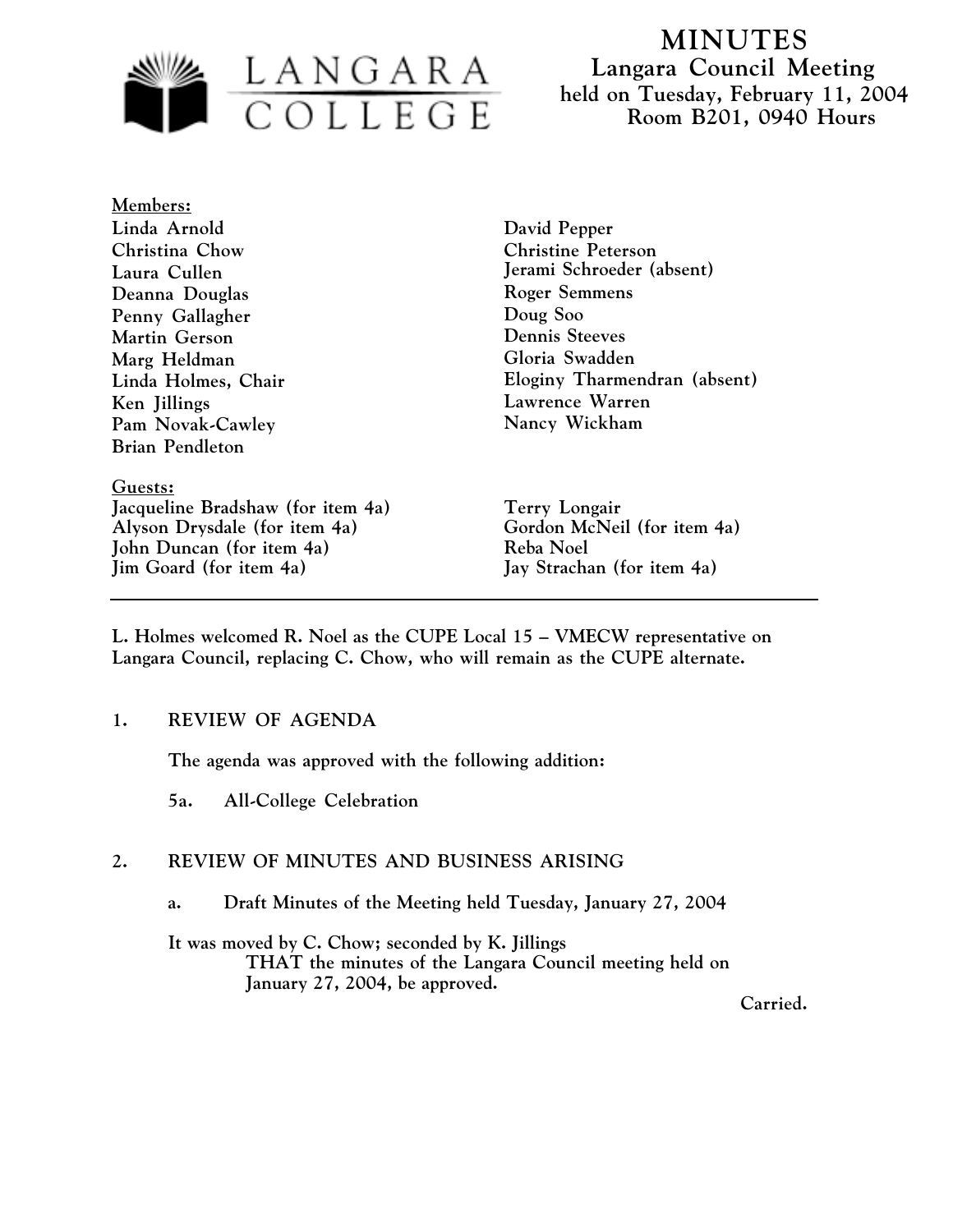# **3. CURRICULUM ITEMS**

**a. Education Council Meeting held December 9, 2003**

**P. Novak-Cawley referenced the summary of the Education Council meeting held December 9, 2003, attached to the agenda, noting there were no items with financial implications. Attention was drawn to the October and November 2004 meeting dates that have been changed to accommodate the annual submission deadlines for the College's Registration Guide and Calendar.**

**This report was received for information.**

# **4. ACTION ITEMS**

**a. 2004/05 Budget Enhancement Requests**

**D. Douglas referenced the list of adjustments to the Budget Enhancement requests dated February 9, 2004 and noted that questions were submitted regarding some requests. The following presentations were made to respond to those inquiries:**

**Communications and Marketing (N. Wickham)**

- **distributed a draft departmental organizational chart and described how positions requested in 2003/04 and 2004/05 fit in the chart;**
- **described in detail the functions of each position;**
- **noted that sharing the digital video camera is a possibility;**
- **noted that all work for the Continuing Studies brochure (produced three times a year) is being done in-house as compared to previous years when some of the work (one-third) was contracted to external sources.**

**Information and Computing Services (J. Goard)**

- **distributed a departmental organizational chart;**
- **described the function of a Content Management System, noted that other colleges are moving forward with a similar purchase; has a one-time cost of \$75,000 with an annual cost of \$25,000 (costs are estimated based on the purchases made by other colleges);**
- **noted the removal of the enhancement request for a Programmer Analyst will assign tasks to existing staff, may be a request for consideration next year;**
- **noted that the half-time Instructional Assistant position will allow for the heavily used Mac lab to be open longer hours and maximize its use during the summer months;**
- **advised that \$25,000 is required for the provision of training by SCT for users on the Banner Alumni module being implemented.**

 **Facilities and Purchasing (J. Strachan)**

- **clarified that the request between Facilities and Purchasing and College Services is for a shared one half-time position between the two departments;**
- **noted that demands on the department continue to mount so the addition of a new Assistant Operations Supervisor would redistribute the existing workload;**
- **work in the department will increase with facilities development.**

**Financial Services (J. Duncan)**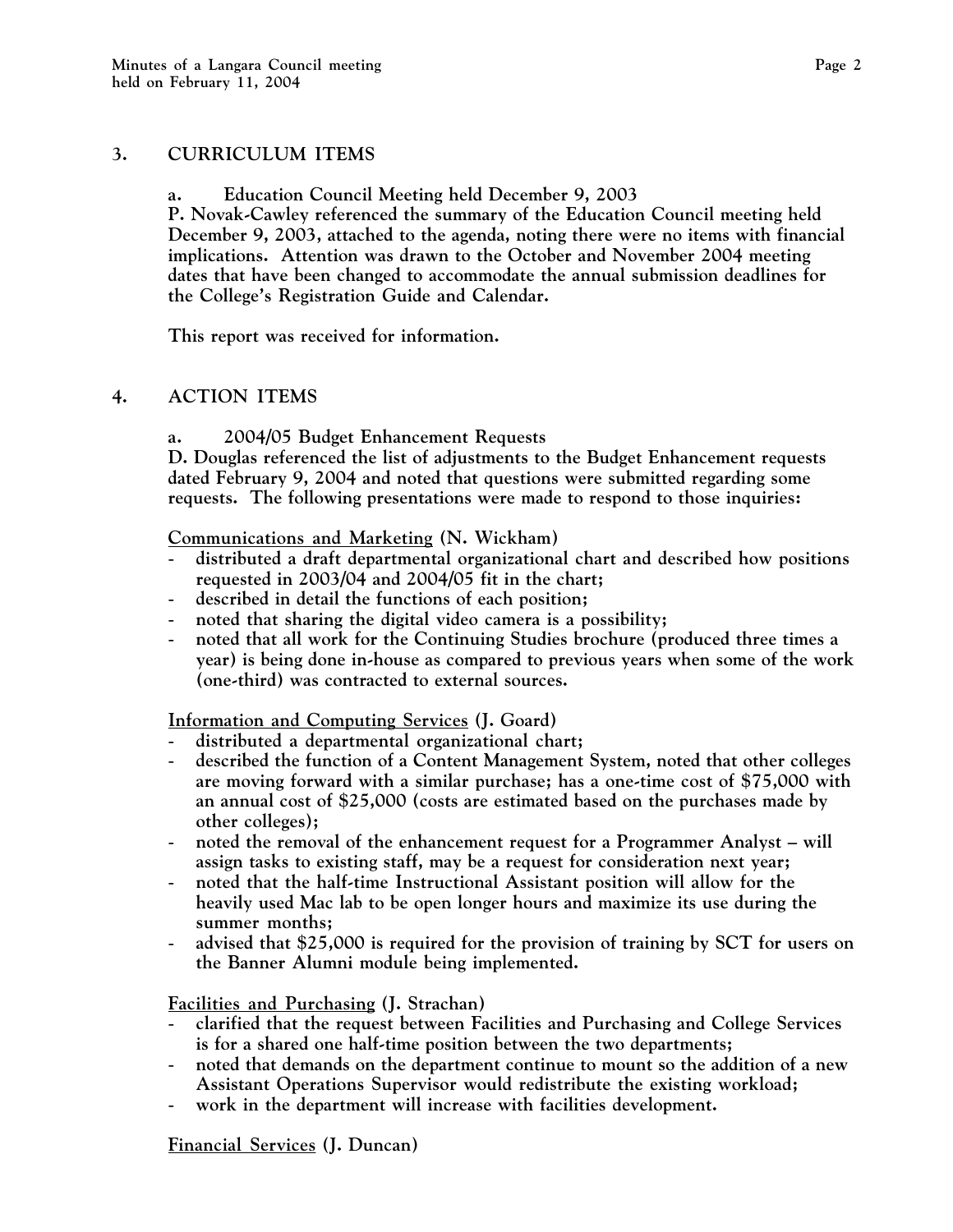- **noted that the requested position will assist in the Student Accounts area three days a week and in Accounts Payable for two days a week; will ensure that there are always two staff members available to respond to inquiries;**
- **noted that increased student enrolment has increased the number payments at the counter and the students who choose to pay via the web often will phone to confirm receipt of payment.**

# **Counselling (C. Peterson)**

- **Counselling is often the first point of contact for students both on and off-campus;**
- **noted that with the addition of a one half-time Student Services Assistant, the Counselling department will be able to better serve existing and prospective students; would be able to increase participation in Career fairs.**

# **International Education (G. McNeil)**

- **described departmental organizational chart (to be distributed)**
- **noted that there are over 800 IE students at Langara and the volume of walk-in queries has increased significantly, especially in the area of Mandarin speaking students, and overall increased workload, has necessitated the request for an additional International Student Advisor;**
- **noted that the Advisor position should be in International Education versus Counselling in order to provide immediate front-line, face-to-face assistance to international students;**
- **described the functions of an International Agent Coordinator;**
- **L. Holmes noted that the \$250,000 set aside last year was allocated to fund an IE clerk position, IE direct expenditures, an Admissions Advisor position in the Registrar's Office and International Development activities, including the secondment of P. Sunga from Biology.**

# **Human Rights (L. Holmes)**

a request to increase L. Sum's position by one-quarter of full-time to work on the **development of College policies.**

# **Capital (D. Douglas)**

**- with respect to Capital requests under \$1000 per item, it was agreed that the ceiling limit for capital should be raised from \$500 to \$1000 and therefore all capital requests under \$1000 will be moved to status quo in Operating Capital.**

**As requested at the last meeting, the proposed two-year Film Arts program was presented by D. Steeves and A. Drysdale (Program Coordinator). In addition, documentation that included a detailed budget and outline of program courses was distributed. It was noted that the request for operating and capital funds should be considered as a package and therefore the total enhancement request is for \$225,000.**

**In addition, each Council member was given an opportunity to provide a brief presentation with rationale for each enhancement request from their area. Comments that arose from the presentations included:**

- **necessary software upgrades should be treated like computer hardware requests and an "Evergreen" fund should be established and included in the status quo;**
- **the proposed fee increases (Display + Design, Theatre Arts, Nursing) can be**